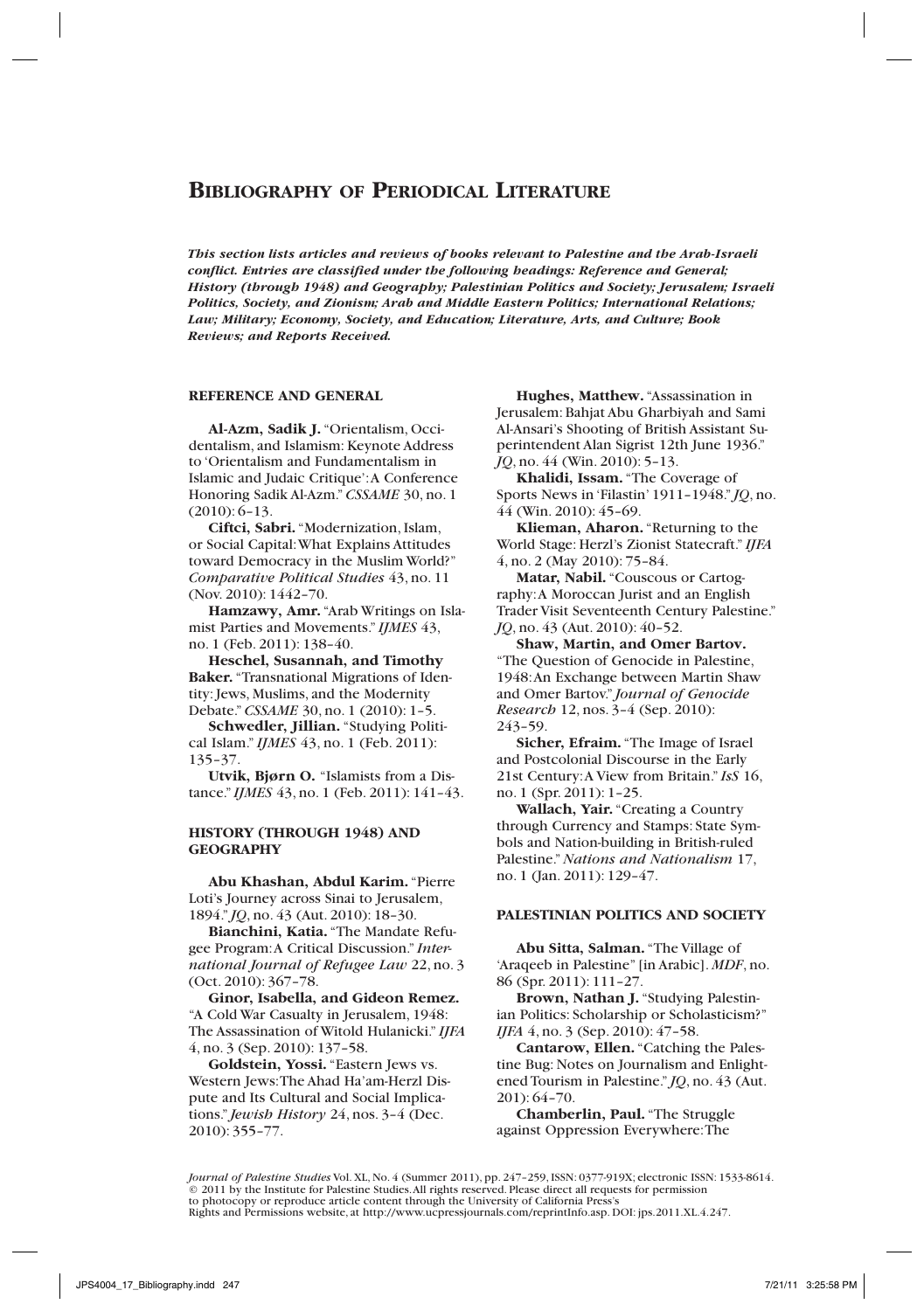Global Politics of Palestinian Liberation." *MES* 47, no. 1 (Jan. 2011): 25-41.

**Ephron, Dan.** "The Wrath of Abbas." *Newsweek* (24 April 2011).

**Foroohar, Manzar.** "Palestinians in Central America: From Temporary Emigrants to a Permanent Diaspora." *JPS* 40, no. 3 (Spr. 2011): 6–22.

**Hamdan, Usama (interview).** "Hamas 'Foreign Minister' Usama Hamdan Talks about National Reconciliation, Arafat, Reform, and Hamas's Presence in Lebanon." *JPS* 40, no. 3 (Spr. 2011): 59–74.

**Kotef, Hagar.** "Objects of Security: Gendered Violence and Securitized Humanitarianism in Occupied Gaza." *CSSAME* 30, no. 2 (2010): 179–91.

**Long, Baudouin.** "The Hamas Agenda: How Has It Changed?" *MEP* 17, no. 4 (Win. 2010): 131–43.

**Makdisi, Saree.** "Palestine Inside Out: An Everyday Occupation" [in Arabic]. *MA* 33, no. 386 (Apr. 2011): 41–57.

**Nasrallah, Jana.** "Shatila Camp: Memory of War and Marginalization" [in Arabic]. *MDF*, no. 86 (Spr. 2011): 148–56.

**Peled, Kobi.** "The Well of Forgetfulness and Remembrance: Milieu de mémoire and lieu de mémoire in a Palestinian Arab Town in Israel." *British Journal of Middle Eastern Studies* 37, no. 2 (Aug. 2010): 139–58.

**Sabbagh-Khoury, Areej, and Nadim Rouhana.** "The Right of Return from the Perspective of Palestinians in Israel" [in Arabic]. *MDF*, no. 86 (Spr. 2011): 84–110.

**Schanzer, Jonathan.** "What Palestinians Are Saying Online." *MEQ* 18, no. 1 (Win. 2011): 15–24.

**Shahin, Khalil.** "The Palestinian Popular Protest: An Eye for Change and an Eye for Resistance" [in Arabic]. *MDF*, no. 86 (Spr. 2011): 161–73.

**Veronese, Guido, Marco Castiglioni, and Mahmud Said.** "The Use of Narrative-Experiential Instruments in Contexts of Military Violence: The Case of Palestinian Children in the West Bank." *Counselling Psychology Quarterly* 23, no. 4 (Dec. 2010): 411–23.

### **JERUSALEM**

**Bair, Barbara.** "The American Colony Photography Department: Western Consumption and 'Insider' Commercial Photography." *JQ*, no. 44 (Win. 2010): 28–38.

**Bennett, Stephen.** "Jerusalem as a City 'Reclaimed': Orientalism and Biblical

Discourse in U.S. Media 1948 and 1967." *JQ*, no. 44 (Win. 2010): 75–91.

**Brin, Eldad.** "Part of the Story: A Guided Tour of Old Qatamo." *JQ*, no. 43 (Aut. 10): 53–63.

**———, and Chaim Noy.** "The Said and the Unsaid: Performative Guiding in a Jerusalem Neighborhood." *Tourist Studies* 10, no. 1 (Apr. 2010): 19–33.

**Fattal, Simone.** "Eating Bitter Cucumbers: My Aunt Rose's Pilgrimages to Jerusalem." *JQ*, no. 43 (Aut. 2010): 71–74.

**Hummel, Thomas.** "Russian Pilgrims: A Peasant Army Invades Jerusalem." *JQ*, no. 44 (Win. 2010): 39–44.

**Kattaya, Mona.** "Writing the 'Real Jerusalem': British and American Travel Accounts in the Nineteenth Century." *JQ*, no. 44 (Win. 2010): 14–27.

**Obenzinger, Hilton.** "Herman Melville Returns to Jerusalem." *JQ*, no. 43 (Aut. 2010): 31–39.

### **Israeli Politics, Society, and Zionism**

**Asiskovitch, Sharon.** "Bureaucratic Actors in Mature Welfare States: The Case of Israel." *Policy and Politics* 38, no. 4 (Oct. 2010): 547–63.

**Auerbach, Gedalia.** "Local Autonomy in Action: Mobile Homes for Immigrants in Israel." *Applied Geography* 31, no. 2 (Apr. 2011): 556–63.

**Azaryahu, Maoz.** "Public Controversy and Commemorative Failure: Tel-Aviv's Monument to the Holocaust and National Revival." *IsS* 16, no. 1 (Spr. 2011): 129–48.

**Bakan, Abigail, and Yasmeen Abu-Laban.** "Israel/Palestine, South Africa and the 'One-State Solution': The Case for an Apartheid Analysis." *Politikon: South African Journal of Political Studies* 37, nos. 2–3 (Dec. 2010): 331–51.

**Bar, Shmuel.** "'The Intransigent Israeli?'" *IJFA* 4, no. 1 (Jan. 2010): 103–14.

**Bäuml, Yair.** "MAPAI Committee for Arab Affairs—The Steering Committee for Construction of Establishment Policy towards Israeli Arabs, 1958–68." *MES* 47, no. 2 (Mar. 2011): 413–33.

**Berent, Moshe.** "The Ethnic Democracy Debate: How Unique Is Israel?" *Nations and Nationalism* 16, no. 4 (Oct. 2010): 657–74.

**Beres, Louis R.** "Understanding the 'Correlation of Forces' in the Middle East: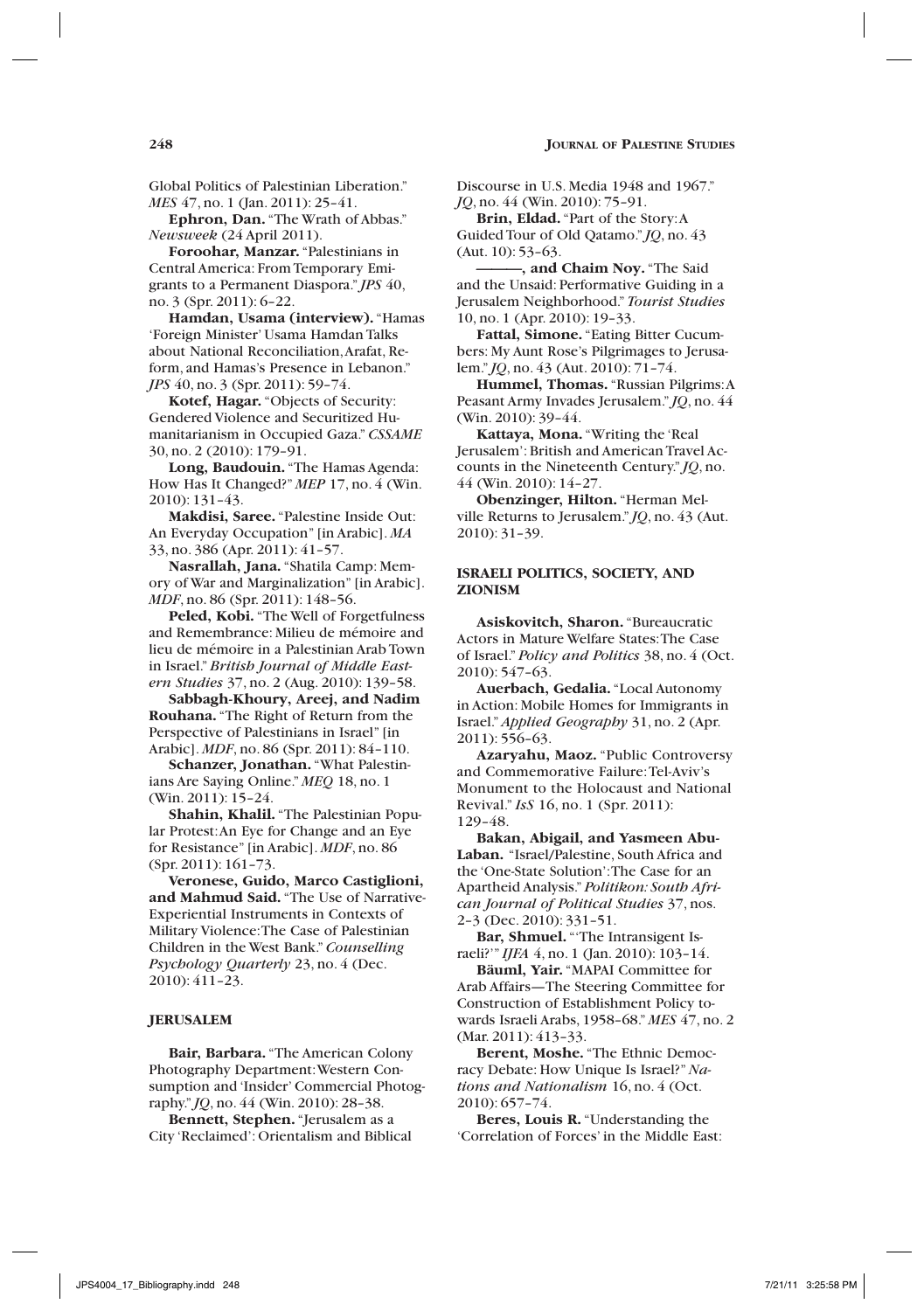Israel's Urgent Strategic Imperative." *IJFA* 4, no. 1 (Jan. 2010): 77–88.

**David, Steven R.** "Dividing Indivisible Territories: Northern Ireland and Israel." *International Studies Review* 12, no. 4 (Dec. 2010): 653–55.

**Elias, Nelly.** "Russian-speaking Immigrants and Their Media: Still Together?" *IsA* 17, no. 1 (Jan. 2011): 72–88.

**Evans, Matt.** "Population Dispersal Policy and the 1990s Immigration Wave." *IsS* 16, no. 1 (Spr. 2011): 104–28.

**Friedman-Peleg, Keren, and Yehuda Goodman.** "From Posttrauma Intervention to Immunization of the Social Body: Pragmatics and Politics of a Resilience Program in Israel's Periphery." *Culture, Medicine and Psychiatry* 34, no. 3 (Sep. 2010): 421–42.

**Gershenson, Olga.** "'Is Israel Part of Russia?': Immigrants on Russian and Israeli Screens." *IsA* 17, no. 1 (Jan. 2011): 164–76.

**Goldstein, Amir.** "'We Have a Rendezvous with Destiny': The Rise and Fall of the Liberal Alternative." *IsS* 16, no. 1 (Spr. 2011): 26–52.

**Khalil, Mahmood, and Ismael Abu-Saad.** "Islamic Work Ethic among Arab College Students in Israel." *Cross Cultural Management* 16, no. 4 (2009): 333–46.

**Khanin, Vladimir Z.** "Russian-Jewish Political Experience in Israel: Patterns, Elites, and Movements." *IsA* 17, no. 1 (Jan. 2011): 55–71.

**Koensler, Alexander.** "Practices of Reality: Demolition and Reconstruction of a Ghost-Village in Israel." *Cultural Politics: An International Journal* 6, no. 3 (Nov. 2010): 357–82.

**Larocque, Denis, Geneviève Lincourt, and Michel Normandin.** "Macroeconomic Effects of Terrorist Shocks in Israel." *DPE* 21, no. 4 (Aug. 2010): 317–36.

**Malul, Miki, Mosi Rosenboim, and Tal Shavit.** "Costs of Mistrust between Ethnic Majority and Minorities: Evidence from Israel." *Review of Social Economy* 68, no. 4 (Dec. 2010): 447–64.

**Manski, Rebecca.** "Blueprint Negev." *MER* 40, no. 3 (Fall 2010): 2–7.

**Nisan, Mordechai.** "The Druze in Israel: Questions of Identity, Citizenship, and Patriotism." *MEJ* 64, no. 4 (Aut. 2010): 575–96.

**Philippov, Michael, and Anna Knafelman.** "Old Values in the New Homeland: Political Attitudes of FSU Immigrants in Israel." *IsA* 17, no. 1 (Jan. 2011): 38–54.

**Qasim, Anis F.** "Why Insist on the Recognition of Israel as a Jewish State?" [in Arabic]. *MDF*, no. 86 (Spr. 2011): 62–73.

**Raijman, Rebeca, and Janina Pinsky.** "'Non-Jewish and Christian': Perceived Discrimination and Social Distance among FSU Migrants in Israel." *IsA* 17, no. 1 (Jan. 2011): 125–41.

**Remnick, David.** "The Dissenters: Israel's Embattled Liberal Voice." *The New Yorker* (28 February 2011).

**Remennick, Larissa.** "Twenty Years Together: The 'Great Aliya' and Russian Israelis in the Mirror of Social Research." *IsA* 17, no. 1 (Jan. 2011): 1–6.

**Sharabi, Moshe.** "Work Values, Employment, and Ethnicity: Jewish and Muslim Academic Graduates in Israel." *Cross Cultural Management* 16, no. 4 (2009): 398–409.

**Shor, Eran, and Yuval Yonay.** "'Play and Shut Up': The Silencing of Palestinian Athletes in Israeli Media." *ERS* 34, no. 2 (Feb. 2011): 229–47.

**Stein, Rebecca L.** "Israeli Routes through Nakba Landscapes: An Ethnographic Meditation." *JQ*, no. 43 (Aut. 2010): 6–17.

**Weitz, Yechiam.** "Golda Meir, Israel's Fourth Prime Minister (1969–74)." *MES* 47, no. 1 (Jan. 2011): 43–61.

**Ye'or, Bat.** "Delegitimizing the Jewish State." *MEQ* 18, no. 1 (Win. 2011): 3–14.

**Zreik, Raef.** "Why the *Jewish* State Now?" *JPS* 40, no. 3 (Spr. 2011): 23–37.

**———.** "The One-State Solution" [in Arabic]. *MDF*, no. 86 (Spr. 2011): 128–42.

### **Arab and Middle Eastern Politics**

**'Abd al-Majid, Wahid.** "Egypt's January 25th Revolution: Bringing Down a Fragile Regime" [in Arabic]. *SD* 47, no. 184 (Apr. 2011): 62–65.

**'Abd al-Shafi, Issam.** "Saudi Arabia and Syria: The Impediments to Comprehensive Change" [in Arabic]. *SD* 47, no. 184 (Apr. 2011): 96–100.

**'Abdel Fattah, Bashir.** "Popular Revolutions and the Arab Political Crisis" [in Arabic]. *ShA*, no. 145 (Spr. 2011): 29–40.

**———.** "The Problematic Relationship between Iran and the Arab Shi`ites" [in Arabic]. *ShA*, no. 144 (Win. 2010): 73–88.

**Abu Fakhr, Saqr.** "Khalil Izz al-Din Al-Jamal: Who Remembers Those Days?" [in Arabic]. *MDF*, no. 86 (Spr. 11): 157–60.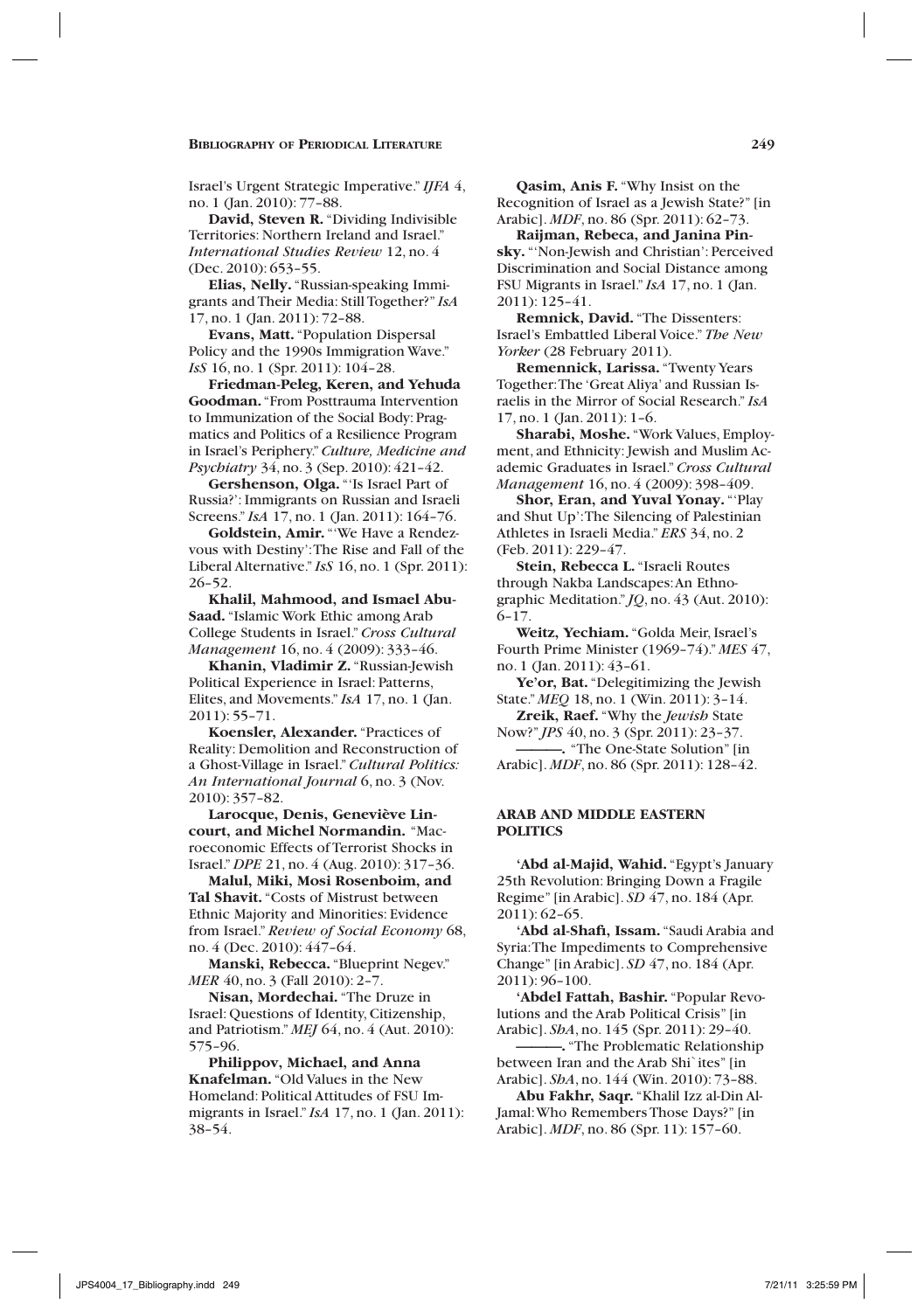**———.** "The Palestinians in Lebanon" [in Arabic]. *SA*, no. 137 (Aut.–Win. 2011): 30–51.

**Abu-Qarn, Aamer S.** "The Defense-Growth Nexus Revisited: Evidence from the Israeli-Arab Conflict." *DPE* 21, no. 4 (Aug. 2010): 291–300.

**Abu Rumman, Muhammad.** "Demands for Change in Jordan: Demographic and Political Considerations" [in Arabic]. *SD* 47, no. 184 (Apr. 2011): 80–85.

**'Ajjur, Mahmud M.** "Revolution in Egypt Spells Anxiety in Tel Aviv" [in Arabic]. *SD* 47, no. 184 (Apr. 2011): 130–33.

**Al-'Ali, Ibrahim.** "The Palestinians in Iraq" [in Arabic]. *SA*, no. 137 (Aut.–Win. 2011): 60–75.

**'Ali, Haidar I.** "Dominant Security Structures Impede Democratic Change in the Arab World" [in Arabic]. *SD* 47, no. 184 (Apr. 2011): 50–53.

**Altunisik, Meliha, and Esra Cuhadar.** "Turkey's Search for a Third-Party Role in Arab-Israeli Conflicts: A Neutral Facilitator or a Principal Power Mediator?" *Mediterranean Politics* 15, no. 3 (2010): 371–92.

**'Annani, Khalil.** "The Egyptian Revolution: Regional and Arab Ramifications" [in Arabic]. *ShA*, no. 145 (Spr. 2011): 73–84.

**Antoon, Sinan.** "Apocalypse Now: Thoughts on the Revolution" [in Arabic]. *MDF*, no. 86 (Spr. 2011): 33–37.

**'Atrissi, Talal.** "The Revolutions That Could Change the Region" [in Arabic]. *ShA*, no. 145 (Spr. 2011): 41–54.

**Atwi, M., and J. S. Chóliz.** "A Negotiated Solution for the Jordan Basin." *Journal of the Operational Research Society* 62, no. 1 (Jan. 2011): 81–91.

**Awwad, Julian.** "Al-Jazeera and Pan-Arab Identification: A Critical Communications Perspective." *Journal of South Asian and Middle Eastern Studies* 33, no. 4 (Sum. 2010): 1–15.

**Bacik, Gokhan.** "Hybrid Sovereignty in the Arab Middle East: The Cases of Kuwait, Jordan, and Iraq." *ASQ* 32, no. 3 (Sum. 2010): 163–70.

**Badawi, Ibrahim, and Samir Makdisi.** "Democracy in the Arab World: Explaining the Deficit" [in Arabic]. *MA* 33, no. 384 (Feb. 2011): 85–100.

**Badr Khan, Abdul Wahab.** "Ideological Divisions and Sectarian Tensions in Contemporary Arab Reality: Causes and Implications" [in Arabic]. *ShA*, no. 144 (Win. 2010): 34–42.

**Bank, André.** "Wahlen in Jordanien: Islamistischer Boykott und autoritäre

Kontinuität." *GIGA Focus Nahost*, no. 12 (Dec. 2010): 1–8.

**Bengio, Ofra.** "Turkey's Quiet Revolution and Its Impact on Israel." *IJFA* 4, no. 1 (Jan. 2010): 15–22.

**Beybers, Samia.** "Turkish–Israeli Relations and Their Impact on Turkey's Relations with the Arabs" [in Arabic]. *ShA*, no. 145 (Spr. 2011): 160–85.

**Chatty, Dawn.** "Dispossession and Forced Migration in the 21st-Century Middle East and North Africa." *Bulletin of the Council for British Research in the Levant* 5, no. 1 (Nov. 2010): 39–42.

**Fahmy, Khalid.** "The Departure of Despots and Freedom from Despotism" [in Arabic]. *MDF*, no. 86 (Spr. 2011): 30–32.

**Farsakh, Awni.** "Remembering the Egyptian-Syrian Unity" [in Arabic]. *MA* 33, no. 385 (Mar. 2011): 139–41.

**Farsakh, Leila.** "The One-State Solution and the Israeli-Palestinian Conflict: Palestinian Challenges and Prospects." *MEJ* 65, no. 1 (Win. 2011): 55–71.

**Fishman, Joel.** "Palestinian Incitement: The Real 'Deal Breaker.'" *IJFA* 5, no. 1 (Jan. 2011): 41–58.

**Gad, Imad.** "Israel and the Egyptian Revolution" [in Arabic]. *ShA*, no. 145 (Spr. 2011): 85–93.

**Ghalioun, Burhan.** "The Rebirth of the Arab World" [in Arabic]. *MDF*, no. 86 (Spr. 2011): 8–16.

**Guzansky, Yoel.** "Tacit Allies: Israel and the Arab Gulf States." *IJFA* 5, no. 1 (Jan. 2011): 9–18.

**Hafez, Ziad.** "The Arab Renaissance Project: The Debates and Critique." *CAA* 4, no. 1 (Jan. 2011): 62–75.

-, et al. "Egypt: Where To? (Symposium)" [in Arabic]. *MA* 33, no. 385 (Mar. 2011): 67–136.

**Hafiz, Sabri.** "The Egyptian Narrative of the Revolution" [in Arabic]. *MDF*, no. 86 (Spr. 2011): 38–48.

**Hassan, Ammar A.** "Revolutions in Egypt through the Ages and Their Impact on the Arab States" [in Arabic]. *ShA*, no. 145 (Spr. 2011): 105–15.

**Hazran, Yusri.** "The Rise of Politicized Shi'ite Religiosity and the Territorial State in Iraq and Lebanon." *MEJ* 64, no. 4 (Aut. 2010): 521–41.

**Hofmann, Klaus.** "Canaanism." *MES* 47, no. 2 (Mar. 2011): 273–94.

**Hroub, Khalid.** "Strategic Disability and Unsolvable Major Arab Dilemmas" [in Arabic]. *ShA*, no. 144 (Win. 2010): 14–23.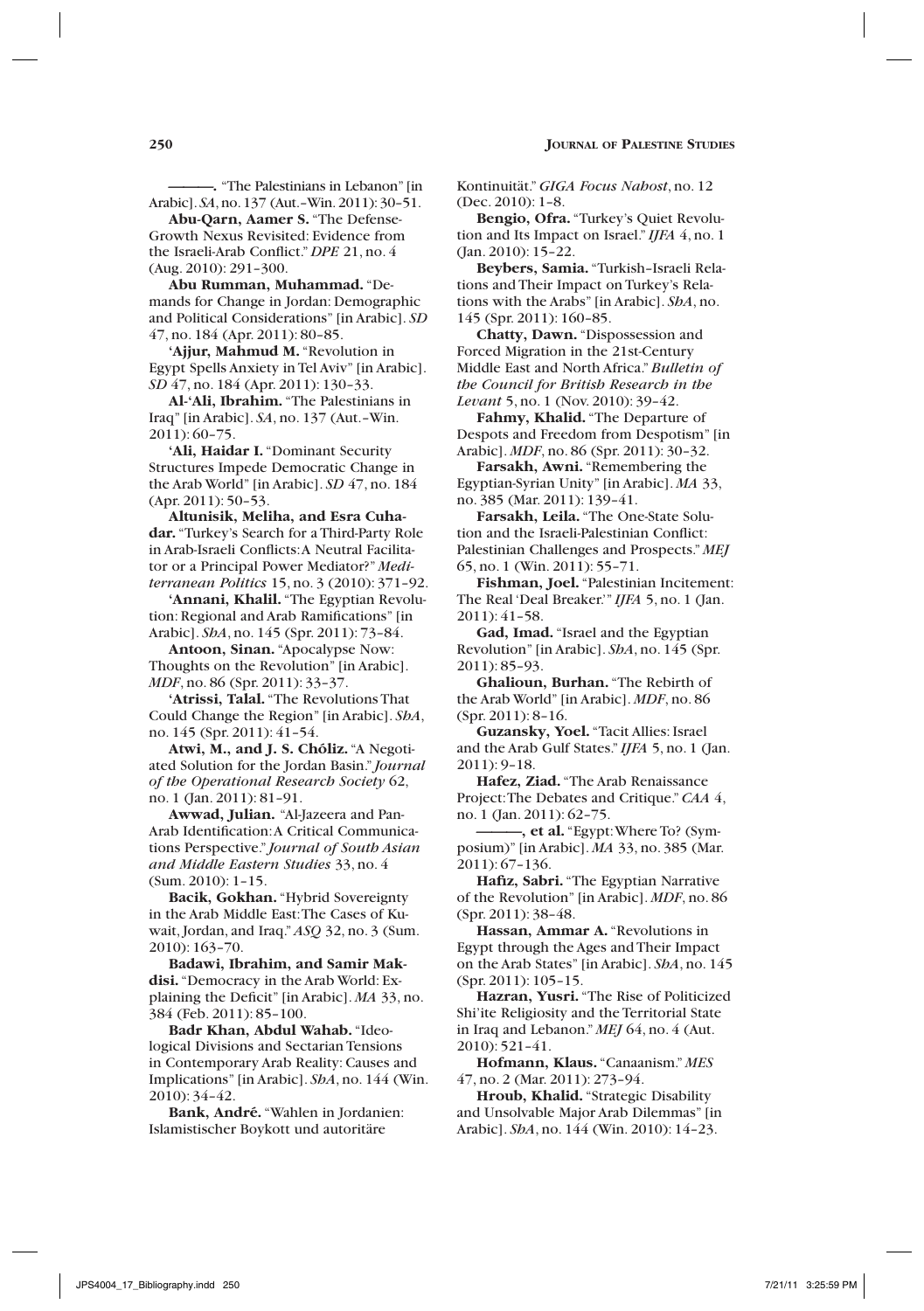**Inbar, Efraim.** "Israeli–Turkish Tensions and Beyond." *IJFA* 4, no. 1 (Jan. 2010): 27–36.

**'Issa, Muhammad.** "Some Theoretical Assumptions Regarding the Recent Revolutionary Experience in Tunisia and Egypt" [in Arabic]. *MA* 33, no. 386 (Apr. 2011): 133–38.

**Kandil, Hazem.** "Resisting Resistance: Examining the Shifting Balance of Threats in the Middle East." *EFAR* 15, no. 5 (2010): 717–37.

**Kayyali, Majed.** "Political Change in Egypt and Its Impact on the Question of Palestine" [in Arabic]. *ShA*, no. 145 (Spr. 2011): 94–104.

**Khalidi, Rashid.** "The Arab Revolutions 2011: Preliminary Historical Observations" [in Arabic]. *MDF*, no. 86 (Spr. 2011): 17–23.

**Khashan, Hilal.** "Saad Hariri's Moment of Truth." *MEQ* 18, no. 1 (Win. 2011): 65–71.

**Kushner, David.** "Before and Beyond the 'Freedom Flotilla': Understanding Turkish–Israeli Relations." *IJFA* 4, no. 3 (Sep. 2010): 21–33.

**Liel, Alon.** "Israeli–Turkish Relations under Strain." *IJFA* 4, no. 1 (Jan. 2010): 23–26.

**Madini, Tawfiq.** "The Horrific and Fascinating Scope of the Arab Revolution" [in Arabic]. *MA* 33, no. 386 (Apr. 2011): 113–48.

**Mansour, Camille.** "The Palestinian– Israeli Negotiations' Experience: An Assessment and a New Perspective" [in Arabic]. *MDF*, no. 86 (Spr. 2011): 49–61.

**———.** "Toward a New Palestinian Negotiation Paradigm." *JPS* 40, no. 3 (Spr. 2011): 38–58.

**Marzuqi, Munsif.** "The Spring of Arab Democratic Revolutions" [in Arabic]. *MA* 33, no. 386 (Apr. 2011): 144–52.

Meir, Daniel. "Al-tawteen': The Implantation Problem as an Idiom of the Palestinian Presence in Post–Civil War Lebanon (1989–2005)." *ASQ* 32, no. 3 (Sum. 2010): 145–62.

**Mirsi, Mustafa 'Abd al-'Aziz.** "The Revolutions in Tunisia and Egypt and Their Arab and Regional Ramifications" [in Arabic]. *ShA*, no. 145 (Spr. 2011): 16–28.

**Neuman, Noam, and Michael Harari.** "Border Conflicts over the Shebaa Farm's Region" [in Hebrew]. *Journal of National Defense Studies*, no. 8 (Aug. 2010): 89–126.

**Newman, Terry.** "Sliding Doors: Egypt in the Twilight of the Mubarak Era." *IJFA* 4, no. 3 (Sep. 2010): 59–70.

**Obeid, Hanaa.** "Post-Revolutionary Dichotomies: Future Implications" [in Arabic]. *SD* 47, no. 184 (Apr. 2011): 46–49.

**Oufi, Noureddine.** "The Spring of Arab Democracy: The Exception that Verifies the Rule" [in Arabic]. *MA* 33, no. 386 (Apr. 2011): 139–43.

**Perthes, Volker.** "Turkey's Role in the Middle East: An Outsider's Perspective." *Insight Turkey* 12, no. 4 (Fall 2010): 1–8.

**Peters, Joel.** "The Gaza Disengagement: Five Years Later." *IJFA* 4, no. 3 (Sep. 2010): 33–46.

**Rashed, Samih.** "The Management of Alliances in Arab Politics" [in Arabic]. *ShA*, no. 144 (Win. 2010): 23–33.

**Saffar, Dina.** "Managing the Post-Revolutionary Stage: The Case Study of Egypt" [in Arabic]. *SD* 47, no. 184 (Apr. 2011): 18–27.

**Sahli, Nabil.** "The Palestinians and Resettlement: Internal and External Changes" [in Arabic]. *SA*, no. 137 (Aut.–Win. 2011): 27–29.

**Sahli, Nabil M.** "The Palestinians in Syria" [in Arabic]. *SA*, no. 137 (Aut.–Win. 2011): 52–59.

**Salamah, Abdul G.** "Political Islam in Palestinian Refugee Camps in Lebanon" [in Arabic]. *ShA*, no. 145 (Spr. 2011): 204–25.

**Salameh, Franck.** "Towards a New Ecology of Middle Eastern Identities." *MES* 47, no. 2 (Mar. 2011): 237–53.

**Saleh, Jehan.** "Lebanon's Shi'ites: Forever in Third Place?" *Bulletin of the Council for British Research in the Levant* 5, no. 1 (Nov. 2010): 33–38.

**Salem, Salah.** "The Failure to Adapt and Falling Captive to Unilateralism: The Example of the Arab-Israeli Conflict" [in Arabic]. *ShA*, no. 144 (Win. 2010): 44–61.

**———.** "The Impact of the Egyptian Revolution in the Arab and Regional Environments" [in Arabic]. *ShA*, no. 145 (Spr. 2011): 56–72.

**Sha'ir, Wahib.** "The Jordanian General Elections 2010" [in Arabic]. *MA* 33, no. 384 (Feb. 2011): 115–28.

**Siklawi, Rami.** "The Dynamics of Palestinian Political Endurance in Lebanon." *MEJ* 64, no. 4 (Aut. 2010): 697–711.

**Silva, Ana P.** "Barriers to Democracy: The Other Side of Social Capital in Palestine and the Arab World." *Politikon: South African Journal of Political Studies* 37, nos. 2–3 (Dec. 2010): 379–81.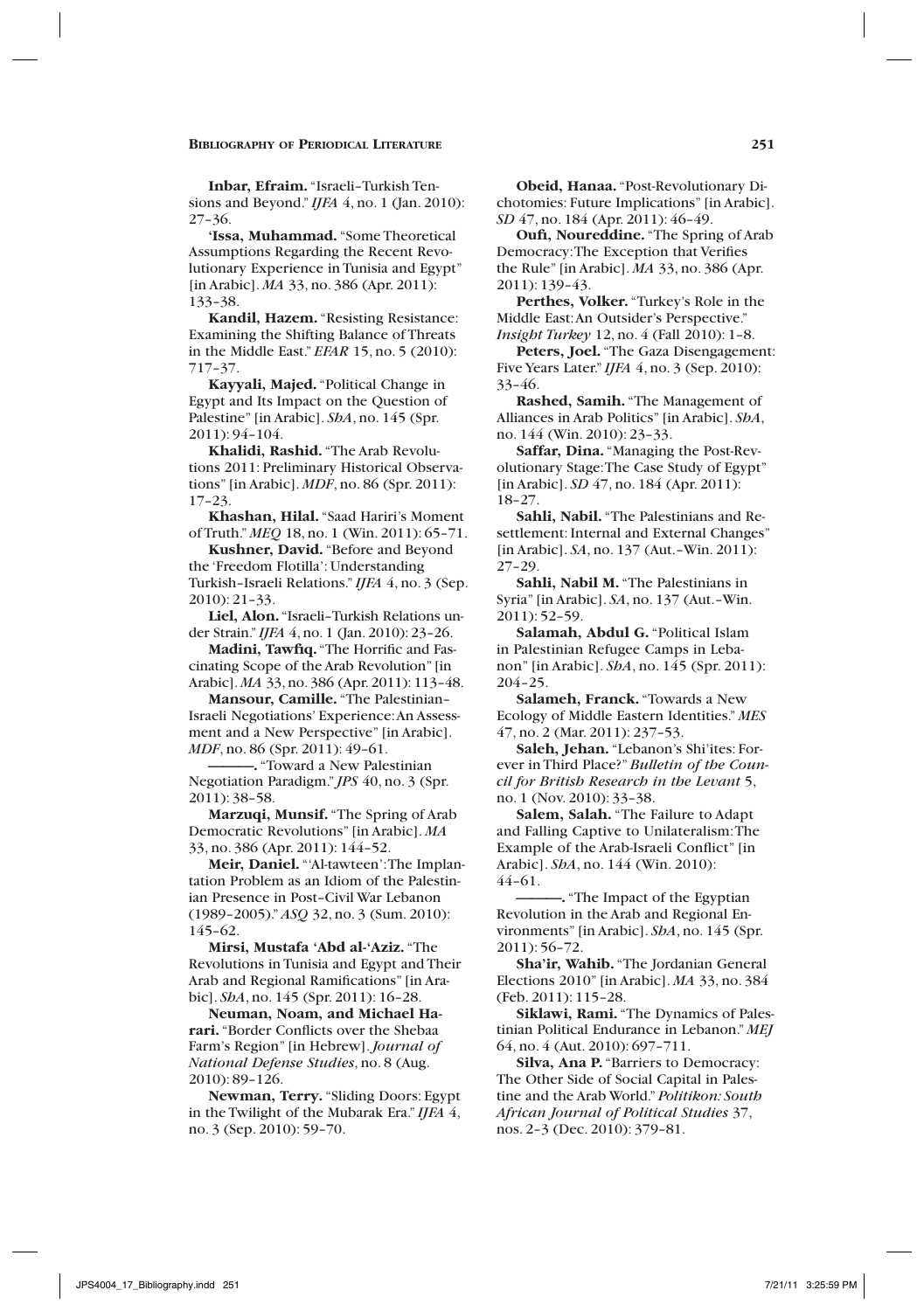**Shehada, Mtanes.** "Israel and the Revolutions in the Arab World" [in Arabic]. *MDF*, no. 86 (Spr. 2011): 174–80.

**Shehata, Dina, and Mariam Waheed.** "The Forces Driving Change in the Arab World" [in Arabic]. *SD* 47, no. 184 (Apr. 2011): 10–17.

**Shubki, 'Amr.** "Protest Movements in the Arab World (Egypt, Morocco, Lebanon, Bahrain)" [in Arabic]. *MA* 33, no. 384 (Feb. 2011): 101–14.

**Silber, Efrat.** "Israel's Policy of House Demolitions during the First Intifada, 1987–1993." *Terrorism and Political Violence* 23, no. 1 (Jan. 2011): 89-107.

**Simanovsky, Natalia.** "The Fayyad Plan and Its Implications for Israel." *IJFA* 5, no. 1 (Jan. 2011): 19–32.

**Rahigh-Aghsan, Ali, and Peter V. Jakobsen.** "The Rise of Iran: How Durable, How Dangerous?" *MEJ* 64, no. 4 (Aut. 2010): 559–73.

**Witkin, Nathan.** "The Interspersed Nation-State System: A Two-State/One-Land Solution for the Israeli-Palestinian Conflict." *MEJ* 65, no. 1 (Win. 2011): 31-54.

**Yitzhak, Ronen.** "Jordanian Intelligence under the Rule of King Abdullah I (1921–1951)." *International Journal of Intelligence and Counter Intelligence* 23, no. 4 (Dec. 2010): 647–62.

**Yusri, Amin.** "Secession Tendencies and Partition Pursuits in the Region" [in Arabic]. *ShA*, no. 144 (Win. 2010): 62–72.

**Zahlan, Rosemarie S.** "Palestine and the Gulf States: The Presence at the Table" [in Arabic]. *MA* 33, no. 385 (Mar. 2011): 33–49.

# **International Relations**

**Abdo, Nahla.** "Imperialism, the State, and NGOs: Middle Eastern Contexts and Contestations." *CSSAME* 30, no. 2 (2010): 238–49.

**Al-'Ani, Tamer M.** "Arab and International Forums from the Perspectives of Political Economy and Economic Diplomacy" [in Arabic]. *ShA*, no. 145 (Spr. 2011): 135–42.

**Arana, Arantza G., and Francesco Cavatorta.** "The European Union's Critical Engagement with the Syrian Arab Republic." *EFAR* 15, no. 5 (2010): 629–44.

**Arbell, Mordechai.** "Haiti, Israel, and the Jews." *IJFA* 4, no. 2 (May 2010): 85–92.

**Ayalon, Daniel.** "Challenges to Israeli Foreign Policy." *IJFA* 4, no. 1 (Jan. 2010): 7–14.

**Bard, Mitchell.** "The Arab Lobby: The American Component." *MEQ* 17, no. 4 (Fall 2010): 3–15.

**Barry, Donald.** "Canada and the Middle East Today: Electoral Politics and Foreign Policy." *ASQ* 32, no. 4 (Fall 2010): 191–217.

**Barton, Gregory A.** "Environmentalism, Development and British Policy in the Middle East 1945–65." *Journal of Imperial and Commonwealth History* 38, no. 4 (Dec. 2010): 619–39.

**Berton, Peter.** "The Evolution of Sino– Israeli Relations." *IJFA* 4, no. 3 (Sep. 2010): 70–82.

**Cavatorta, Francesco, and Michelle Pace.** "The Post-normative Turn in European Union (EU)-Middle East and North Africa (MENA) Relations: An Introduction." *EFAR* 15, no. 5 (2010): 581–87.

**Choukri-Fishere, Ezzedin "How Will the Arab Revolutions Interact with the World?"** [in Arabic]. *SD* 47, no. 184 (Apr. 2011): 42–45.

**Cohen, Yinon, Yitchak Haberfeld, and Irena Kogan.** "Who Went Where? Jewish Immigration from the Former Soviet Union to Israel, the USA and Germany, 1990–2000." *IsA* 17, no. 1 (Jan. 2011): 7–20.

**Dohman, Ghazi.** "The American Administrations and the Palestinian Refugees" [in Arabic]. *SA*, no. 137 (Aut.–Win. 2011): 76–82.

**Elwy, Mustafa.** "How Will the International Community Deal with the Arab Revolutions?" [in Arabic]. *SD* 47, no. 184 (Apr. 2011): 36–41.

**Feinberg, Julie.** "The G8, the Middle East, and Israel." *IJFA* 5, no. 1 (Jan. 2011): 33–40.

**Frantzman, Seth J., Benjamin W. Glueckstadt, Ruth Kark, et al.** "The Anglican Church in Palestine and Israel: Colonialism, Arabization, and Land Ownership." *MES* 47, no. 1 (Jan. 2011): 101–26.

**Goldstein, Yossi.** "France or U.S.? The Struggle to Change Israel's Foreign Policy Orientation, 1956–64 (Part I)." *IJFA* 4, no. 2 (May 2010): 99–114.

**———."France or the US?** The Struggle to Change Israel's Foreign Policy Orientation, 1956–64 (Part II)." *IJFA* 4, no. 3 (Sep. 2010): 125–36.

**Govrin, Yosef.** "Costa Rica's Forgotten UN Middle East Peace Initiative." *IJFA* 5, no. 1 (Jan. 2011): 135–40.

**Groth, Alexander J.** "Henry Kissinger and the Limits of Realpolitik." *IJFA* 5, no. 1 (Jan. 2011): 111–14.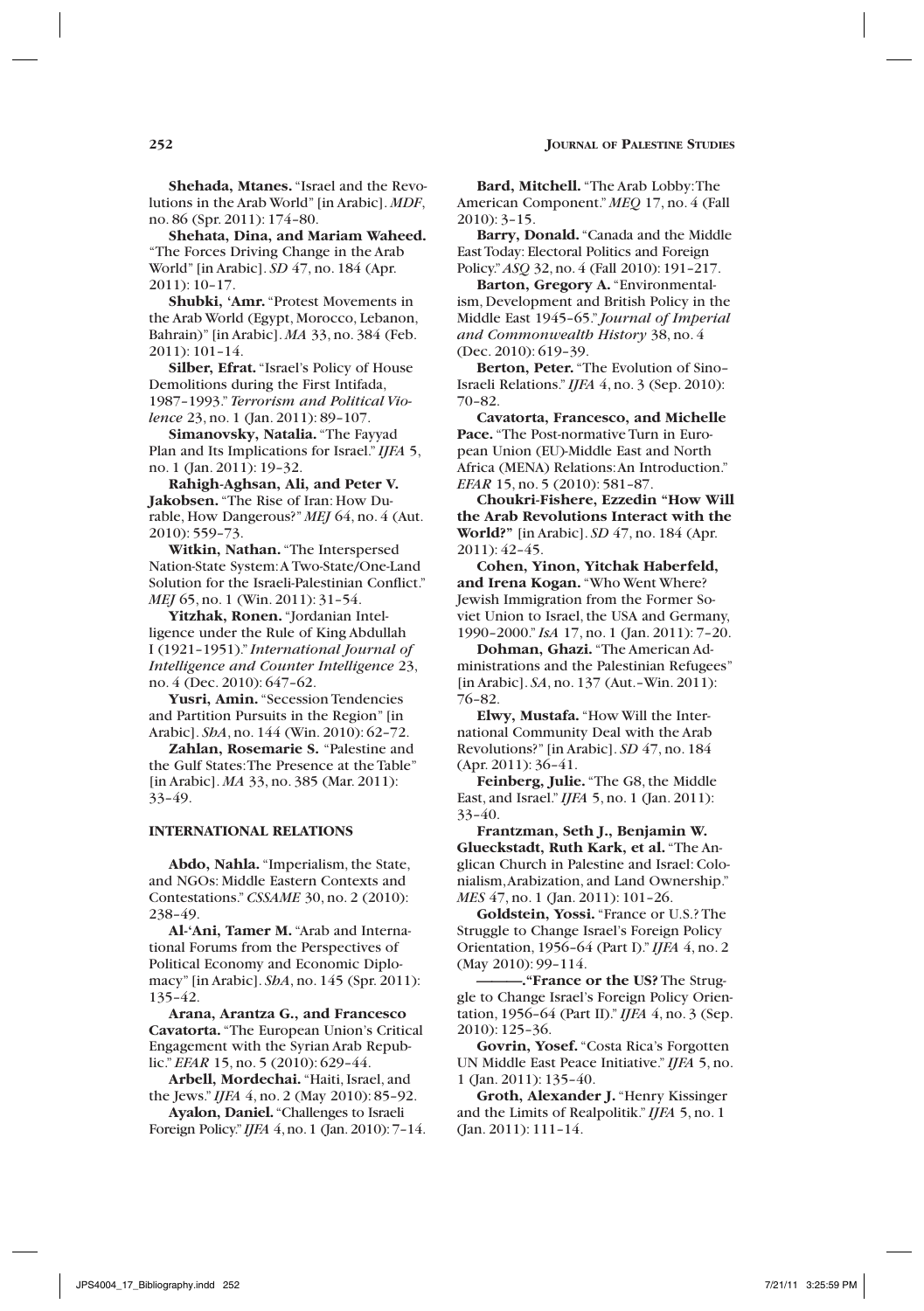**Haidar, Mahmud.** "The Theological Basis of U.S.–Israeli Relations" [in Arabic]. *SA*, no. 137 (Aut.–Win. 2011): 139–64.

**Halevy, Ephraim.** "General Jones' Message: Lessons in the Conduct of American– Israeli Relations." *IJFA* 4, no. 2 (May 2010): 25–30.

**Harpaz, Guy.** "European Educational Programmes as a Bridge over Troubled European–Israeli Water." *EFAR* 16, no. 1 (2011): 123–42.

**Holden, Patrick.** "Developing Polyarchy? The European Union and Its Structural Policies for Middle Eastern Neighbours." *EFAR* 15, no. 5 (2010): 589–609.

**Al-'Izzi, Ghassan, Walid M. 'Ali, and Mahmud Haidar.** "Obama's Promise to Resume Indirect Negotiations" [in Arabic]. *SA*, no. 137 (Aut.–Win. 2011): 13–23.

**Klieman, Aharon.** "With Special Reference to the United States: Peacemakers as Peace Spoilers." *IJFA* 4, no. 3 (Sep. 2010): 9–20.

**al-Kurwy, Mahmood, and Faysal S. Abbas.** "Mauritanian–Israeli Relations: From Normalization to Freeze to Suspension." *CAA* 4, no. 1 (Jan. 2011): 30–50.

**Laron, Guy.** "Stepping Back from the Third World: Soviet Policy toward the United Arab Republic, 1965–1967." *Journal of Cold War Studies* 12, no. 4 (Fall 2010): 99–118.

**Lochery, Neill.** "Debunking the Myths: Margaret Thatcher, the Foreign Office and Israel, 1979–1990." *Diplomacy and Statecraft* 21, no. 4 (Dec. 2010): 690–706.

**Ma, Young S.** "Israel's Role in the UN during the Korean War." *IJFA* 4, no. 3 (Sep. 2010): 83–92.

**Marzano, Arturo.** "Italian Foreign Policy towards Israel: The Turning Point of the Berlusconi Government (2001–2006)." *IsS* 16, no. 1 (Spr. 2011): 79–103.

**McConnell, Scott.** "The Special Relationship with Israel: Is It Worth the Costs?" *MEP* 17, no. 4 (Win. 2010): 67–79.

**Pace, Michelle.** "Interrogating the European Union's Democracy Promotion Agenda: Discursive Configurations of 'Democracy' from the Middle East." *EFAR* 15, no. 5 (2010): 611–28.

**Pardo, Sharon.** "Understanding Israeli–EU Relations: A Matter of Perceptions and Images." *IJFA* 4, no. 1 (Jan. 2010): 63–76.

**Peled, Yoav.** "The Viability of Ethnic Democracy: Jewish Citizens in Inter-war Poland and Palestinian Citizens in Israel." *ERS* 34, no. 1 (Jan. 2011): 83–102.

**Reich, Chanan.** "From 'Endemically Pro-Israel' to Unsympathetic: Australia's Middle East Policy, 1967–1972." *Australian Journal of Politics and History* 56, no. 4 (Dec. 2010): 574–91.

**Remnick, David.** "A Man, a Plan." *The New Yorker* (21 March 2011).

**Rosen, Steven J.** "The Arab Lobby: The European Component." *MEQ* 17, no. 4 (Fall 2010): 17–32.

**Saleh, Muhsin.** "The Zionist Lobby in the United States" [in Arabic]. *SA*, no. 137 (Aut.–Win. 2011): 125–38.

**Saleh, Nabil A.** "Sayed Muhammad Hussein Fadlallah: Islam and the West" [in Arabic]. *SA*, no. 137 (Aut.–Win. 2011): 196–216.

**Sasley, Brent E.** "Affective Attachments and Foreign Policy: Israel and the 1993 Oslo Accords." *European Journal of International Relations* 16, no. 4 (Dec. 2010): 687–709.

**Skelly, Joseph M.** "Riding Out the Storm: Israel, the United States, and Barack Obama's Post-American Foreign Policy." *IJFA* 4, no. 2 (May 2010): 31–36.

**Steinberg, Gerald M.** "NGOs, the UN, and the Politics of Human Rights in the Arab-Israeli Conflict." *IJFA* 5, no. 1 (Jan. 2011): 73–88.

**Tadros, Mariz.** "Between the Elusive and the Illusionary: Donors' Empowerment Agendas in the Middle East in Perspective." *CSSAME* 30, no. 2 (2010): 224–37.

**Tarzi, Amin, James Zogby, Leon Hadar, et al.** "Symposium: The United States in Middle Eastern Eyes: A Reliable Security Partner of a 'Problem to be Managed?'" *MEP* 17, no. 4 (Win. 2010): 1–22.

**Usher, Graham.** "Letter from the UN: After the U.S. Veto on Settlements." *JPS* 40, no. 3 (Spr. 2011): 74–83.

**Vanetik, Boaz, and Zaki Shalom.** "The White House Middle East Policy in 1973 as a Catalyst for the Outbreak of the Yom Kippur War." *IsS* 16, no. 1 (Spr. 2011): 53–78.

**von Bismarck, Helene.** "'A Watershed in Our Relations with the Trucial States': Great Britain's Policy to Prevent the Opening of an Arab League Office in the Persian Gulf in 1965." *MES* 47, no. 1 (Jan. 2011): 1–24.

**Yegar, Moshe.** "An End to the Swedish Game?" *IJFA* 4, no. 1 (Jan. 2010): 37–42.

**Zunes, Stephen.** "Congress's War on Lebanon." *MEP* 17, no. 4 (Win. 2010): 53–66.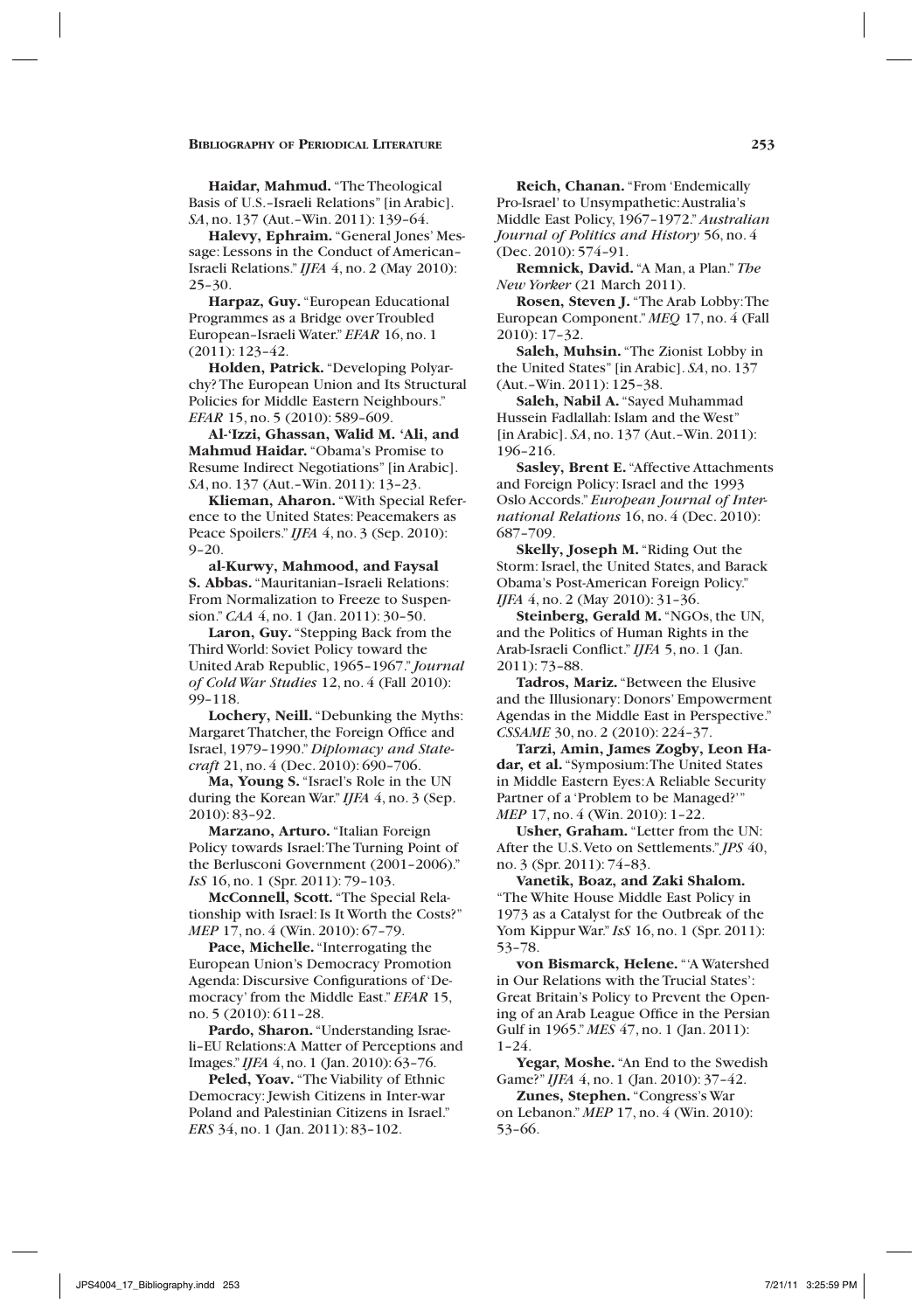**Ghali, Ibrahim.** "Lebanon and the International Tribunal: A Continuing Crisis" [in Arabic]. *SD* 47, no. 184 (Apr. 2011): 158–61.

**Hofnung, Menachem, and Keren W. Margel.** "Judicial Setbacks, Material Gains: Terror Litigation at the Israeli High Court of Justice." *Journal of Empirical Legal Studies* 7, no. 4 (Dec. 2010): 664–92.

**Khaliq, Urfan.** "The European Union and the Middle East: Pragmatism, Post-normativity, and International Law." *EFAR* 15, no. 5 (2010): 697–715.

**Pellet, Alain.** "The Palestinian Declaration and the Jurisdiction of the International Criminal Court." *Journal of International Criminal Justice* 8, no. 4 (Sep. 2010): 981–99.

**Ramadan, Moussa A.** "The Recent Developments in Custody Law for Muslims in Israel: Gender and Religion." *Hawwa* 3, no. 2 (2010): 274–316.

**Riachy, Ralph.** "Trials in Absentia in the Lebanese Judicial System and at the Special Tribunal for Lebanon." *Journal of International Criminal Justice* 8, no. 5 (Nov. 2010): 1295–1305.

**Zeydi, Muhammad M.** "The International Criminal Court and Egypt's Revolution" [in Arabic]. *SD* 47, no. 184 (Apr. 2011): 166–69.

### **Military**

**'Abd al-Sadek, 'Adel.** "Wars of the Future: Cyber Attack on Iran's Nuclear Program" [in Arabic]. *SD* 47, no. 184 (Apr. 2011): 102–5.

**'Abdallah, Hussein.** "The Arab Experiment to Obtain Nuclear Energy" [in Arabic]. *ShA*, no. 144 (Win. 2010): 103–19.

**Allin, Dana H., and Steven Simon.** "Obama's Dilemma: Iran, Israel, and the Rumours of War." *Survival* 52, no. 6 (Dec. 2010): 15–44.

**Barzilay, Haim.** "Growth of Defense Exports of Israel in the Decade 1998– 2007" [in Hebrew]. *Journal of National Defense Studies*, no. 8 (Aug. 2010): 127–60.

**Cavatorta, Elisa.** "Unobserved Common Factors in Military Expenditure Interactions across MENA Countries." *DPE* 21, no. 4 (Aug. 2010): 301–16.

**Kollias, Christos, Stephanos Papadamou, and Apostolos Stagiannis.** "Armed Conflicts and Capital Markets: The Case of

the Israeli Military Offensive in the Gaza Strip." *DPE* 21, no. 4 (Aug. 2010): 357–65.

**Leslau, Ohad.** "Worth the Bother? Israeli Experience and the Utility of Special Operations Forces." *Contemporary Security Policy* 31, no. 3 (Dec. 2010): 509–30.

**Mabruk, Sharif S.** "Israeli Nuclear Capabilities" [in Arabic]. *ShA*, no. 145 (Spr. 2011): 186–203.

**Magen, Amichai.** "Hybrid War and the 'Gulliverization' of Israel." *IJFA* 5, no. 1 (Jan. 2011): 59–72.

**Mastorodimos, Konstantinos.** "The Character of the Conflict in Gaza: Another Argument towards Abolishing the Distinction between International and Non-international Armed Conflicts." *International Community Law Review* 12, no. 4 (Oct. 2010): 437–69.

**Rodman, David.** "'If I Am Not for Myself …': Methods and Motives behind Israel's Quest for Military Self-Reliance." *IJFA* 4, no. 1 (Jan. 2010): 53–62.

**Said, Muhammad K.** "Arms Deals in the Arab World: Calculating the Cost" [in Arabic]. *SD* 47, no. 184 (Apr. 2011): 106–9.

### **Economy, Society, and Education**

**'Abd al-Latif, Hanan.** "Rising World Food Prices: Implications for Arab Countries" [in Arabic]. *SD* 47, no. 184 (Apr. 2011): 118–21.

**'Abdallah, Hussein.** "Challenges and Opportunities for the Future of Arab Oil" [in Arabic]. *MA* 33, no. 384 (Feb. 2011): 50–84.

**Almog-Bar, Michal, and Mimi Ajzenstadt.** "Women, Welfare, and Civil Society Organizations: Creating an Alternative Women's Welfare Sphere in Israel." *Social Policy and Administration* 44, no. 6 (Dec. 2010): 673–88.

**Asali, Muhammad.** "Jewish–Arab Wage Gap: What Are the Causes?" *DPE* 21, no. 4 (Aug. 2010): 367–80.

**Badrani, Fadil M.** "Ethics and the Media" [in Arabic]. *MA* 33, no. 385 (Mar. 2011): 50–66.

**Braizat, Fares.** "What Arabs Think." *Journal of Democracy* 21, no. 4 (Oct. 2010): 131–38.

**Chettah, Mohamed.** "Arab Youth and Arabic Satellite Networks: A Critical Study" [in Arabic]. *MA* 33, no. 386 (Apr. 2011): 91–112.

**De Cesari, Chiara.** "Creative Heritage: Palestinian Heritage NGOs and Defiant Arts

**Law**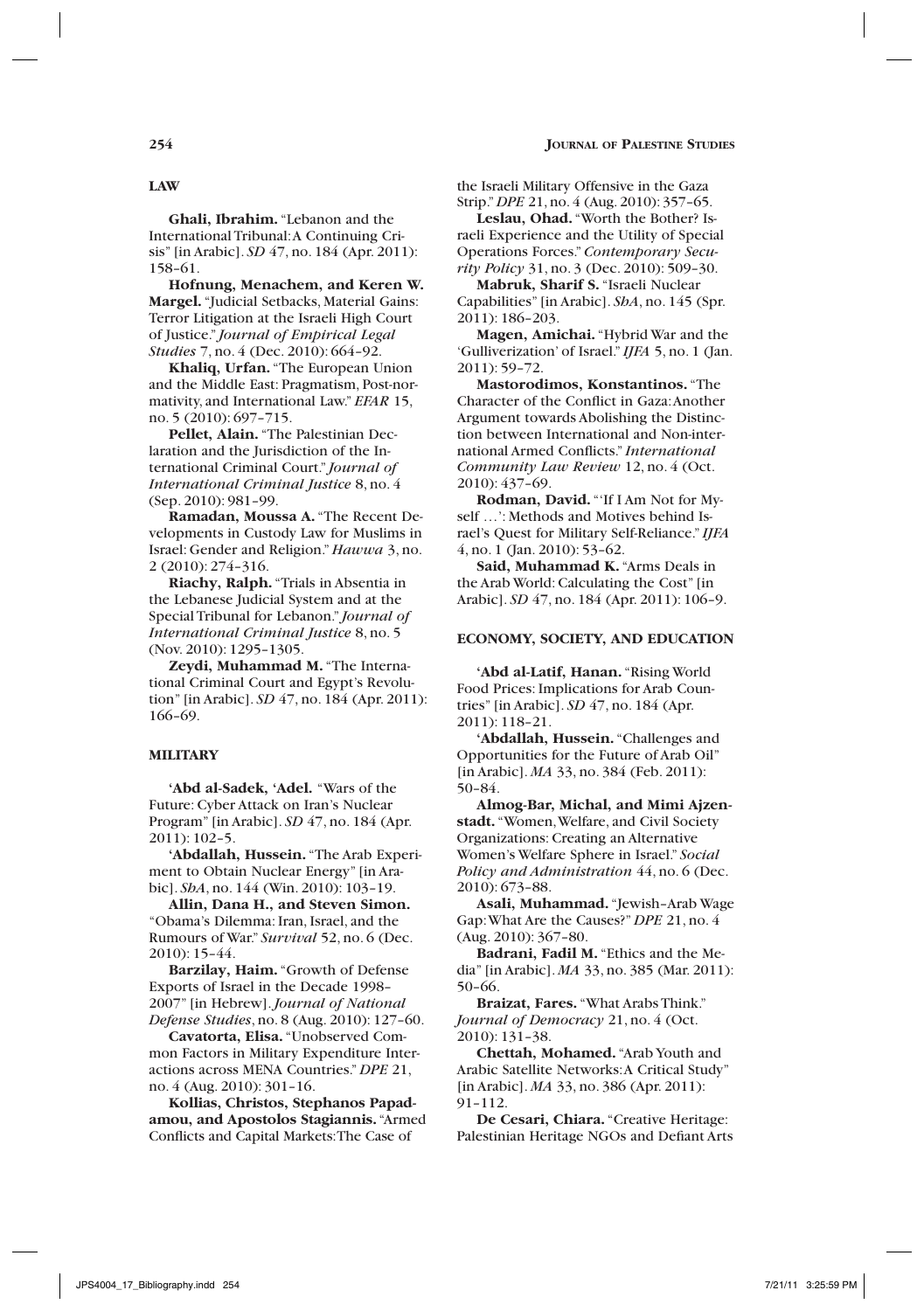of Government." *American Anthropologist* 112, no. 4 (Dec. 2010): 625–37.

**Elizur, Yuval.** "When the Foreign Ministry Owned a Bank in Geneva." *IJFA* 4, no. 2 (May 2010): 93–98.

**Gutter, Oren.** "Fishing along the Gaza Strip and Israel's Security: Feasibility of Marine Agriculture on the Strip" [in Hebrew]. *Journal of National Defense Studies*, no. 8 (Aug. 2010): 53–88.

**Halevi, Nadav.** "Trade, Aid, and Economic Dependence: The Evolution of Israel's Foreign Economic Relations." *IJFA* 5, no. 1 (Jan. 2011): 125–34.

**Houk, Marian.** "Contesting the OECD Tourism Conference in Jerusalem." *JQ*, no. 44 (Win. 2010): 92–102.

**Ibrahim, Mustafa E.** "Economic Summits as Facilitators of Economic Integration" [in Arabic]. *SD* 47, no. 184 (Apr. 2011): 134–37.

**Jawad, Rana, and Burcu Yakut-Cakar.**  "Religion and Social Policy in the Middle East: The (Re)Constitution of an Old-New Partnership." *Social Policy and Administration* 44, no. 6 (Dec. 2010): 658–72.

**Khadduri, Walid.** "Gas in the Eastern Mediterranean: Facts and Expectations" [in Arabic]. *MDF*, no. 86 (Spr. 2011): 74–83.

**Kimhi, Ayal.** "Jewish Households, Arab Households, and Income Inequality in Rural Israel: Ramifications for the Israeli-Arab Conflict." *DPE* 21, no. 4 (Aug. 2010): 381–94.

**Mataria, Awad, Firas Raad, Mohammad Abu-Zaineh, et al.** "Catastrophic Healthcare Payments and Impoverishment in the Occupied Palestinian Territory." *Applied Health Economics and Health Policy* 8, no. 6 (Nov. 2010): 393–405.

**McDonald, David.** "Geographies of the Body: Music, Violence, and Manhood in Palestine." *Ethnomusicology Forum* 19, no. 2 (Nov. 2010): 191–214.

**Nachmias, Rafi, David Mioduser, and Alona Forkosh-Baruch.** "ICT Use in Education: Different Uptake and Practice in Hebrew-speaking and Arabic-speaking Schools in Israel." *Journal of Computer Assisted Learning* 26, no. 6 (Dec. 2010): 492–506.

**Al Nashmi, Eisa, Johanna Cleary, Juan-Carlos Molleda, et al.** "Internet Political Discussions in the Arab World: A Look at Online Forums from Kuwait, Saudi Arabia, Egypt and Jordan." *International Communication Gazette* 72, no. 8 (Dec. 2010): 719–38.

**Peleg, Kobi, James L. Regens, James T. Gunter, et al.** "The Normalisation of Terror: The Response of Israel's Stock Market to Long Periods of Terrorism." *Disasters* 35, no. 1 (Jan. 2011): 268–83.

**Al-Sa'ed, Rashed.** "A Policy Framework for Trans-boundary Wastewater Issues along the Green Line, the Israeli-Palestinian Border." *International Journal of Environmental Studies* 67, no. 6 (Dec. 2010): 937–54.

**———, and Ziad Mimi.** "The Role of Partnerships in Water-related Research in Palestine." *International Journal of Environmental Studies* 67, no. 6 (Dec. 2010): 923–36.

**Sayre, Edward.** "Political Instability, Closures, and Labor Reallocation in the West Bank and Gaza Strip." *DPE* 21, no. 4 (Aug. 2010): 337–55.

**Tal, Alon.** "Thirsting for Pragmatism: A Constructive Alternative to Amnesty International's Report on Palestinian Access to Water." *IJFA* 4, no. 2 (May 2010): 59–74.

**Watfa, 'Ali A.** "The Cultural Dimension of Development in the Arab World" [in Arabic]. *ShA*, no. 144 (Win. 2010): 191–205.

#### **Literature, Arts, and culture**

**Ayyash, Mark M.** "Edward Said: Writing in Exile." *CSSAME* 30, no. 1 (2010): 107–18.

**Bassiouney, Reem.** "Redefining Identity through Language in the Literature of the Diaspora." *CSSAME* 30, no. 1 (2010): 101–6.

**Boullata, Kamal.** "Daoud Zalatimo and Jerusalem Painting during the Early Mandate." *JQ*, no. 44 (Win. 2010): 70–74.

**Dekel, Tal.** "From First-Wave to Third-Wave Feminist Art in Israel: A Quantum Leap." *IsS* 16, no. 1 (Spr. 2011): 149–78.

**Khouri, Malek.** "Memory and the Reconciliation of Diasporas: Cinematic Trace of Arab National Identity in the Film *Forget Baghdad*." *CSSAME* 30, no. 1 (2010): 85–91.

**Omer-Sherman, Ranen.** "Paradoxes of Jewish and Muslim Identities in Israeli Short Stories." *Peace Review* 22, no. 4 (Oct. 2010): 149–57.

**Rowe, Nicholas.** "Movement Politics: Dance Criticism in the Occupied Palestinian Territories." *Forum for Modern Language Studies* 46, no. 4 (Oct. 2010): 441–59.

**Schwartz, Stephanie T.** "The Concept of Double Diaspora in Sami Michael's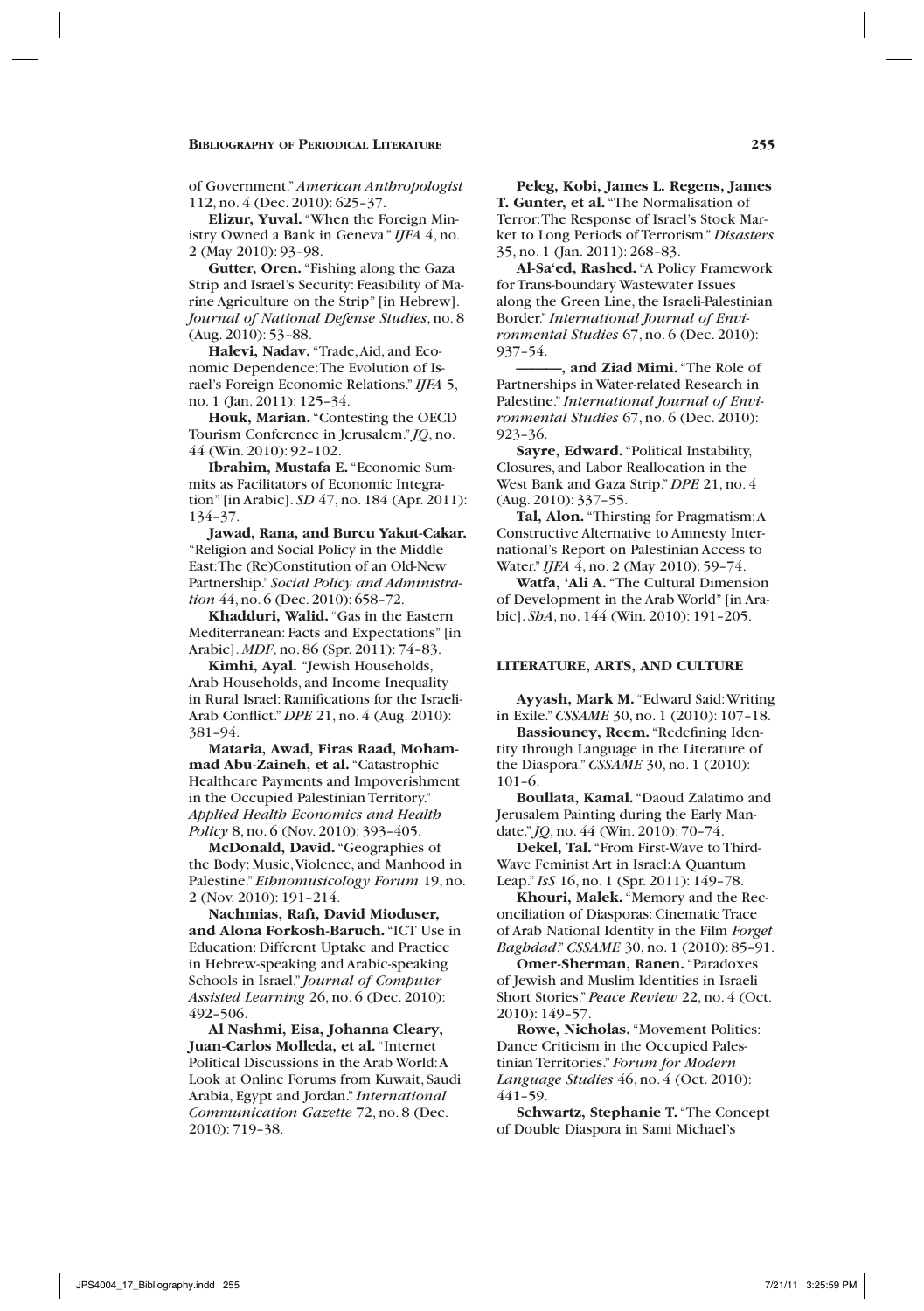*Refuge* and Naim Kattan's *Farewell, Babylon*." *CSSAME* 30, no. 1 (2010): 92–100.

**Telmissany, May.** "Displacement and Memory: Visual Narratives of al-Shatat in Michel Khleifi's Films." *CSSAME* 30, no. 1 (2010): 69–84.

### **Book Reviews**

**Reference and General**

Feldman, Noah. **The Fall and Rise of the Islamic State** in *IJFA* 4, no. 2 (May 2010): 141–45 (S. Fishman).

Lyons, Jonathan. **The House of Wisdom: How the Arabs Transformed Western Civilization** [in Arabic] in *MA* 33, no. 384 (Feb. 2011): 153–56 (F. Darraj).

Skelly, Joseph M., ed. **Political Islam from Muhammad to Ahmadinejad: Defenders, Detractors and Definitions** in *IJFA* 4, no. 3 (Sep. 2010): 167–72 (M. Litvak).

#### **History (through 1948) and Geography**

Arielli, Nir. **Fascist Italy and the Middle East, 1933–40** in *Comparative Strategy* 30, no. 1 (Jan. 2011): 99–100 (C. Walton).

Cohen, Hillel. **Army of Shadows: Palestinian Collaboration with Zionism, 1917–1948** in *MEJ* 64, no. 4 (Aut. 2010): 651–63 (N. Caplan).

Golani, Matti. **The End of the British Mandate for Palestine, 1948: The Diary of Sir Henry Gurney** in *MES* 47, no. 1 (Jan. 2011): 211–13 (R. Miller).

Khuri-Makdisi, Ilha. **The Eastern Mediterranean and the Making of Global Radicalism, 1860–1914** in *MEJ* 64, no. 4 (Aut. 2010): 675–76 (B. Masters).

Porat, Dina, ed. **When Disaster Comes from Afar: Leading Personalities in the Land of Israel Confront Nazism and the Holocaust, 1933–1948** [in Hebrew] in *MDF*, no. 86 (Spr. 2011): 187–90 (R. Haidar).

Satia, Priya. **Spies in Arabia: The Great War and the Cultural Foundations of Britain's Covert Empire in the Middle East** in *IJMES* 43, no. 1 (Feb. 2011): 173–74 (B. Grob-Fitzgibbon).

Wokoeck, Ursula. **German Orientalism: The Study of the Middle East and Islam from 1800 to 1945** in *IJMES* 43, no. 1 (Feb. 2011): 166-67 (D. Varisco).

**Palestinian Politics and Society**

Baroud, Ramzy. **My Father Was a Freedom Fighter: Gaza's Untold Story** in *MEJ* 65, no. 1 (Win. 2011): 145–46 (N. Parsons).

Ghanem, As'ad. **Palestinian Politics after Arafat: A Failed National Movement** in *IJMES* 43, no. 1 (Feb. 2011): 181–83 (G. Talhami).

Karsh, Efraim. **Palestine Betrayed** in *MEJ* 65, no. 1 (Win. 2011): 155–58 (C. Smith).

Lybarger, Loren D. **Identity and Religion in Palestine: The Struggle between Islamism and Secularism in the Occupied Territories** in *IJFA* 4, no. 1 (Jan. 2010): 123–26 (N. Brown).

Marshood, Nabil. **Voices from the Camps: A People's History of Palestinian Refugees in Jordan, 2006** in *JPS* 40, no. 3 (Spr. 2011): 120–22 (A. Sawalha).

Mellmann, Klaus-Michael, and Martin Cüppers. **Nazi Palestine: The Plans for the Extermination of the Jews in Palestine** in *IJFA* 4, no. 3 (Sep. 2010): 177–80 (S. Urban).

Shalhub-Kifurkiyan, Nadira. **Militarization and Violence against Women in Conflict Zones in the Middle East: A Palestinian Case-Study** in *MEJ* 65, no. 1 (Win. 2011): 178–79 (S. Mojab).

Tamari, Salim. **Mountain against the Sea: Essays on Palestinian Society and Culture** in *IJFA* 4, no. 2 (May 10): 145–48 (R. Israeli); *MDF*, no. 86 (Spr. 2011): 181–82 (E. Fleischmann).

#### **Jerusalem**

Hamouda, Sahar. **Once Upon a Time in Jerusalem** in *JPS* 40, no.3 (Spr. 2011): 115–16 (M. Hartman).

Wharton, Annabel J. Selling **Jerusalem: Relics, Replicas, Theme Park** in *JQ*, no. 43 (Aut. 2010): 75–81 (P. Johnson).

Zanati, Anwar M. **The Judaization of Jerusalem** [in Arabic] in *MA* 33, no. 384 (Feb. 2011): 147–52 (R. Bashir).

#### **Israeli Politics, Society, and Zionism**

Avner, Yehuda. **The Prime Ministers: An Intimate Narrative of Israeli Leadership** in *IJFA* 4, no. 3 (Sep. 2010): 163–66 (D. Macintyre).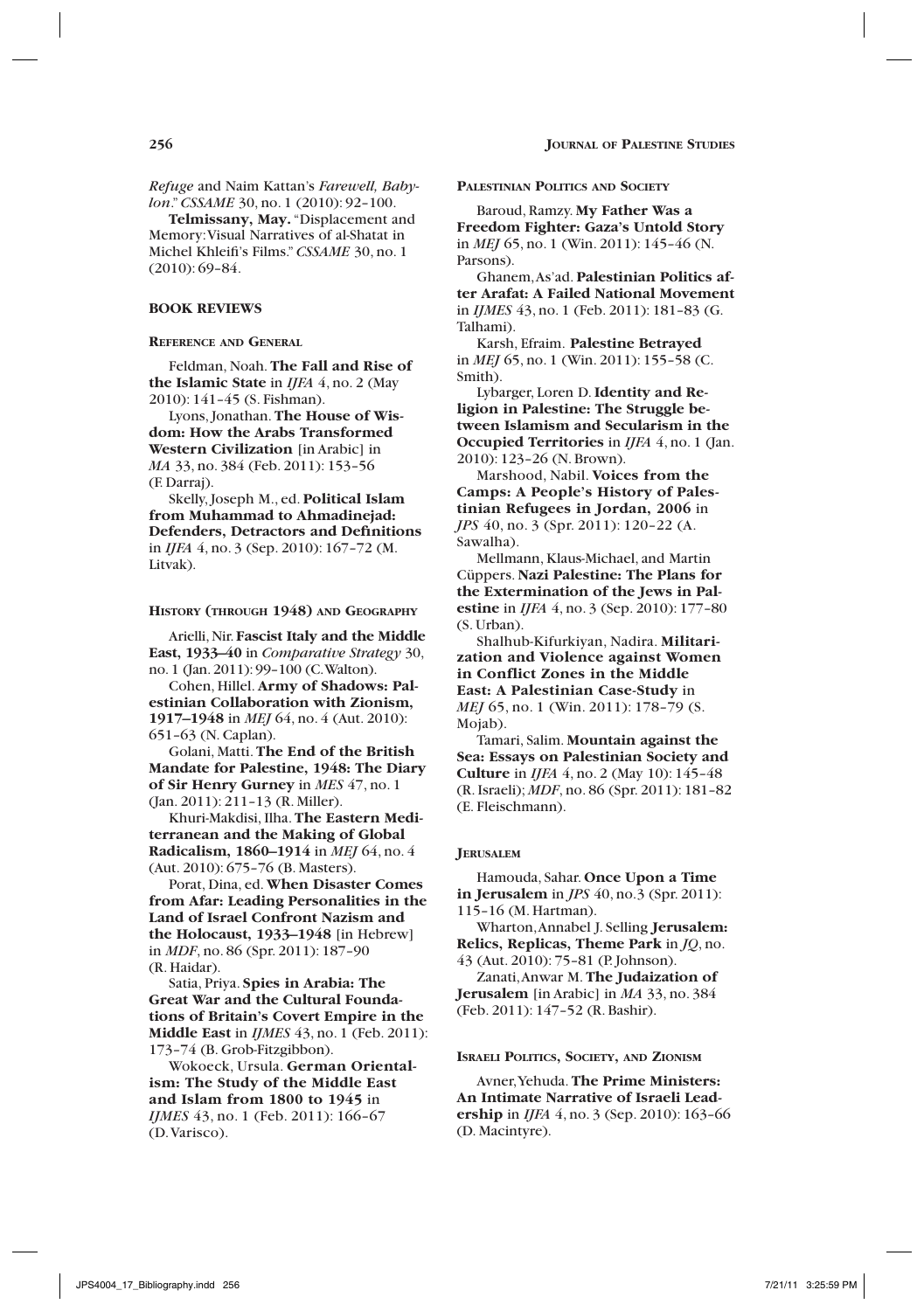Nocke, Alexandra. **The Place of the Mediterranean in Modern Israeli Identity** in *MES* 47, no. 1 (Jan. 2011): 207–10 (M. Ram).

Ram, Haggai. **Iranophobia: The Logic of Israeli Obsession** in *IJFA* 4, no. 3 (Sep. 2010): 173–76 (S. Shahvar).

Senor, Dan, and Saul Singer. **Start-Up Nation: The Story of Israel's Economic Miracle** in *IJFA* 4, no. 1 (Jan. 2010): 127–30 (U. Amit-Kohn).

Shelef, Nadav G. **Evolving Nationalism: Homeland, Identity, and Religion in Israel, 1925–2005** in *MEJ* 65, no. 1 (Win. 2011): 149–50 (M. Aronoff).

Taub, Gadi. **The Settlers: And the Struggle over the Meaning of Zionism** in *MEJ* 65, no. 1 (Win. 2011): 143–45 (P. Wilcox); *JPS* 40, no. 3 (Spr. 2011): 122–23 (C. Rubenberg).

#### **Arab and Middle Eastern Politics**

Bayoumi, Mustafa. **Midnight on the Mavi Marmara: The Attack on the Gaza Freedom Flotilla and How It Changed the Course of the Israel/Palestine Conflict** in *JPS* 40, no. 3 (Spr. 2011): 117–19 (E. Manga).

Bishri, Tariq. **Egypt between Mutiny and Breakdown** [in Arabic] in *SD*, no. 184 (Apr. 2011): 184–85 (A. Barbari).

Habib, Randa. **Hussein and Abdullah: Inside the Jordanian Royal Family** in *MEJ* 64, no. 4 (Aut. 2010): 666–69 (W. Terrill).

Kupchan, Charles A. **How Enemies Become Friends: The Sources of Stable Peace** in *IJFA* 4, no. 2 (May 2010): 133–36 (D. Macintyre).

Litvak, Meir, and Esther Webman. **From Empathy to Denial: Arab Responses to the Holocaust** in *IJFA* 4, no. 2 (May 2010): 149–52 (W. Schwanitz).

Mahfoud, Okail S. **Syria and Turkey: Present Reality and Future Expectations** [in Arabic] in *ShA*, no. 145 (Spr. 2011): 240–46 (A. 'Abdul 'Aziz).

Ma'oz, Moshe. **Muslim Attitudes to Jews and Israel: The Ambivalences of Rejection, Antagonism, Tolerance, and Cooperation** in *JPS* 40, no. 3 (Spr. 2011): 123–25 (M. Shihade).

Murinson, Alexander. **Turkey's Entente with Israel and Azerbaijan: State Identity and Security in the Middle East and Caucasus** in *IJFA* 5, no. 1 (Jan. 2011): 147–49 (S. Cagaptay).

Parolin, Gianluca P. **Citizenship in the Arab World: Kin, Religion, and Nation-State** in *MEJ* 64, no. 4 (Aut. 2010): 680–81 (B. Harris).

Salzman, Philip C. **Culture and Conflict in the Middle East** in *IJFA* 4, no. 1 (Jan. 2010): 119–22 (E. Webman).

Seale, Patrick. **The Struggle for Arab Independence: Riad El-Solh and the Makers of the Modern Middle East** in *ASQ* 32, no. 4 (Fall 2010): 238–41 (E. Hagopian); *CAA* 4, no. 1 (Jan. 2011): 76–79 (Z. Hafez); *MEJ* 65, no. 1 (Win. 2011): 162–63 (L. Fawaz).

Shlaim, Avi. **Lion of Jordan: The Life of King Hussein in War and Peace** in *IJMES* 43, no. 1 (Feb. 2011): 188–90 (K. Katz).

Sorenson, David S. **Global Security Watch: Lebanon, A Reference Handbook** in *MEJ* 65, no. 1 (Win. 2011): 154–55 (P. Rowe).

Terrill, W. Andrew. **Global Security Watch: Jordan** in *MEJ* 65, no. 1 (Win. 2011): 150–52 (M. Hughes).

Tignor, Robert. **Egypt: A Short History** in *MEJ* 65, no. 1 (Win. 2011): 146–47 (H. Chambers).

Turkumani, Abdullah. **The Growth of Turkey's Regional Role** [in Arabic] in *MA* 33, no. 384 (Feb. 2011): 157–62 (H. Ghalyufi).

Zahid, Mohammed. **The Muslim Brotherhood and Egypt's Succession Crisis: The Politics of Liberalisation and Reform in the Middle East** in *MEJ* 64, no. 4 (Aut. 2010): 656–57 (J. Stacher).

#### **International Relations**

'Aridi, Ghazi. **Managing Terrorism: The Disastrous and Destructive Impact of the Bush Administration in the World and in the Middle East** [in Arabic] in *ShA*, no. 144 (Win. 2010): 248–54 (I. 'Abdel Fattah).

Brzezinski, Zbigniew, and Brent Scowcroft. **America and the World: Conversations on the Future of American Foreign Policy** in *ShA*, no. 145 (Spr. 2011): 259–63 (M. Mahmud).

Challand, Benoît. Palestinian Civil Society: Foreign Donors and the Power to Promote and Exclude in JPS 40, no. 3 (Spr. 2011): 125–26 (K. W. Gray).

Curtis, Michael. **Orientalism and Islam: European Thinkers on Oriental Despotism in the Middle East and**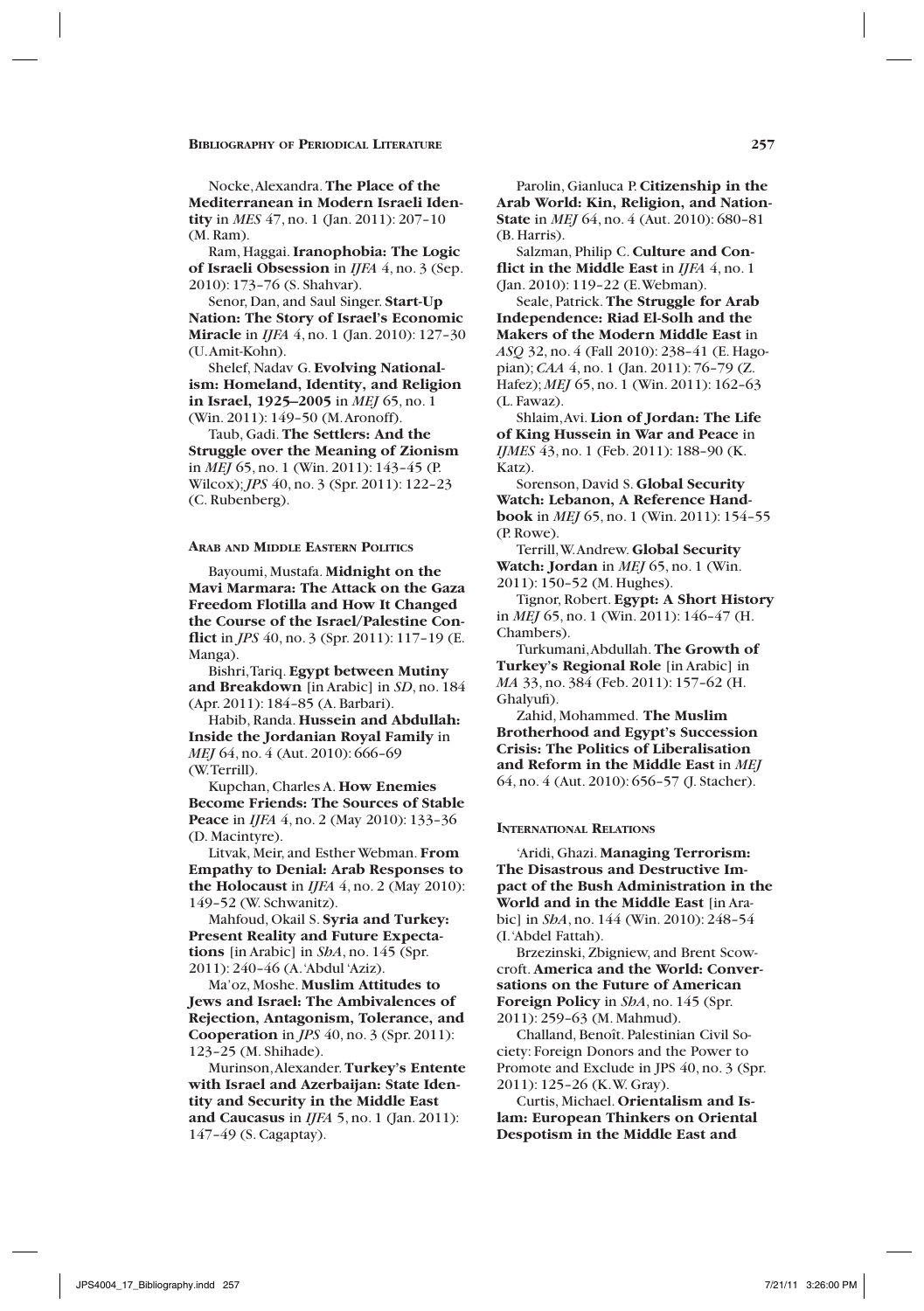**India** in *American Historical Review* 115, no. 4 (Oct. 2010): 1212 (A. Thomson).

Gopin, Marc. **To Make the Earth Whole: The Art of Citizen Diplomacy in an Age of Religious Militancy** in *IJFA* 4, no. 3 (Sep. 2010): 159–62 (N. Boms).

Jammal, Ahmad M. **Regional Ambitions and Balances of Power of Non-Arab Countries** [in Arabic] in *ShA* , no. 145 (Spr. 2011): 247–54 (I. 'Abdel Fattah).

Kemp, Geoffrey. **The East Moves West: India, China, and Asia's Growing Presence in the Middle East** in *MEJ* 65, no. 1 (Win. 2011): 170–72 (S. Yetiv).

King, Charles. **Extreme Politics: Nationalism, Violence, and the End of Eastern Europe** in *IJFA* 5, no. 1 (Jan. 2011): 153–57 (R. Shepherd).

Kumaraswamy, P. R. **India's Israel Policy** in *MEJ* 65, no. 1 (Win. 2011): 169–70 (M. Bishku).

Mardam-Bey, Farouk. **Sarkozy au Proche-Orient** in *MDF*, no. 86 (Spr. 2011): 183–86 (Z. Majid).

Musu, Costanza. **European Union Policy toward the Arab-Israeli Peace Process: The Quicksands of Politics** in *EFAR* 16, no. 1 (2011): 143–44 (S. Pardo).

Pardo, Sharon, and Joel Peters. **Uneasy Neighbors: Israel and the European Union** in *EFAR* 15, no. 4 (2010): 578–79 (S. Smith); *IJFA* 4, no. 2 (May 2010): 137–41 (S. Setter).

Polakow-Suransky, Sasha. **The Unspoken Alliance: Israel's Secret Relationship with Apartheid South Africa** in *MEJ* 64, no. 4 (Aut. 2010): 664–66 (M. Bishku).

Ross, Dennis, and David Makovsky. **Myths, Illusions, and Peace: Finding a New Direction for America in the Middle East** in *ShA*, no. 145 (Spr. 2011): 255–58 (I. 'Uthman).

Shepherd, Robin. **A State beyond the Pale: Europe's Problem with Israel** in *IJFA* 4, no. 1 (Jan. 2010): 131–34 (D. Kumermann).

Smith, Simon, ed. **Reassessing Suez 1956: New Perspectives on the Crisis and Its Aftermath** in *IJMES* 43, no. 1 (Feb. 2011): 179–81 (E. Podeh).

### **Law**

Strawson, John. **Partitioning Palestine: Legal Fundamentalism in the Palestinian-Israeli Conflict** in *JPS* 40, no. 3 (Spr. 2011): 116–17 (M. Lynk).

Warrick, Catherine. **Law in the Service of Legitimacy: Gender and Politics in Jordan** in *IJMES* 43, no. 1 (Feb. 2011): 160–62 (L. Brand).

### **Military**

Asher, Dani. **The Egyptian Strategy for the Yom Kippur War: An Analysis** in *IJFA* 5, no. 1 (Jan. 2011): 141–46 (D. Rodman).

Davis, Jacquelyn K., and Robert L. Pfaltzgraff Jr. **Iran with Nuclear Weapons: Anticipating the Consequences for U.S. Policy** in *MEQ* 17, no. 4 (Fall 2010): 91–92 (I. Berman).

Gold, Dore. **The Rise of Nuclear Iran: How Tehran Defines the West** in *IJFA* 4, no. 1 (Jan. 2010): 115–18 (J. Beker).

Haugbolle, Sune. **War and Memory in Lebanon** in *IJMES* 43, no. 1 (Feb. 2011): 171–73 (L. Deeb); *MEJ* 64, no. 4 (Aut. 2010): 669–70 (O. Barak).

Shalev, Aryeh. **Israel's Intelligence Assessment before the Yom Kippur War: Disentangling Deception and Distraction** in *IJFA* 5, no. 1 (Jan. 2011): 141–46 (D. Rodman).

**Economy, Society, and Education**

Bird, Kai. **Crossing Mandelbaum Gate: Coming of Age between the Arabs and Israelis, 1956–1978** in *MEQ* 17, no. 4 (Fall 2010): 88 (M. Silinsky).

Chatty, Dawn. **Displacement and Dispossession in the Modern Middle East** in *MEJ* 65, no. 1 (Win. 2011): 172–73 (R. Brynen).

Fakhri, Majed. **New Studies in Arab Thought** [in Arabic] in *MA* 33, no. 385 (Mar. 2011): 205–8 (A. Mughrabi).

Ghanim, David. **Gender and Violence in the Middle East** in *IJMES* 43, no. 1 (Feb. 2011): 162–64 (T. Neuman).

Harrigan, Jane, and Hamed El-Said. **Aid and Power in the Arab World: IMF and World Bank Lending in the Middle East and North Africa** in *MEJ* 65, no. 1 (Win. 2011): 165–66 (P. Rivlin).

Hassan, Omar K. **Arab Water Security and the Middle Eastern Order** [in Arabic] in *ShA*, no. 144 (Win. 2010): 241–47 (A. Muhammad).

Keddie, Nikki R. **Women in the Middle East: Past and Present** in *IJMES* 43, no. 1 (Feb. 2011): 164–66 (F. Kashani-Sabeta).